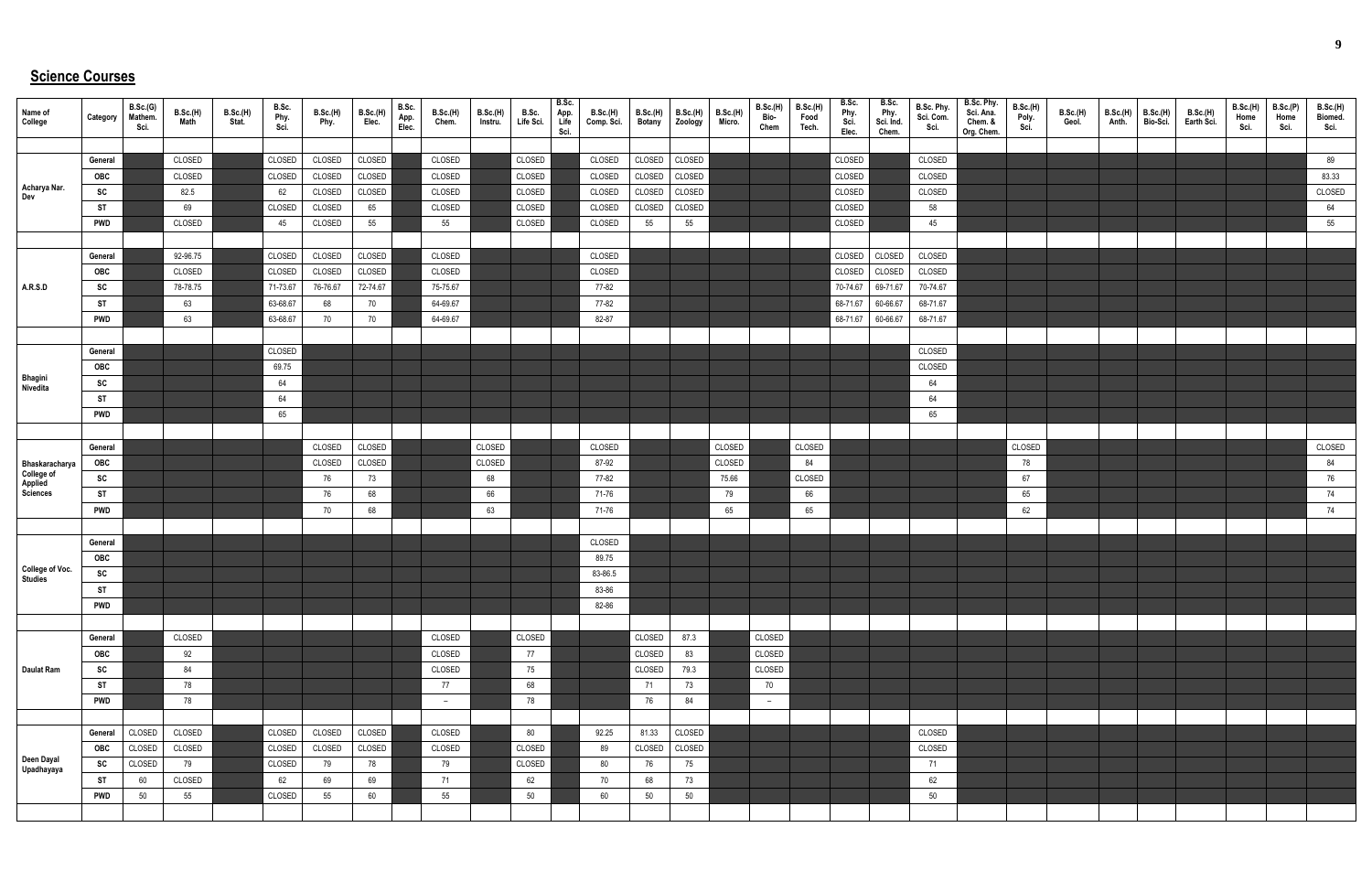| Name of<br>College   | Category         | B.Sc.(G)<br>Mathem.<br>Sci. | B.Sc.(H)<br>Math | <b>B.Sc.(H)</b><br>Stat. | B.Sc.<br>Phy.<br>Sci. | B.Sc.(H)<br>Phy.   | B.Sc.(H)<br>Elec. | B.Sc.<br>App.<br>Elec. | B.Sc.(H)<br>Chem.  | B.Sc.(H)<br>Instru. | B.Sc.<br>Life Sci. | B.Sc.<br>App.<br>Life<br>Sci. | <b>B.Sc.(H)</b><br>Comp. Sci. | <b>B.Sc.(H)</b><br><b>Botany</b> | <b>B.Sc.(H)</b><br>Zoology | <b>B.Sc.(H)</b><br>Micro. | B.Sc.(H)<br>Bio-<br>Chem | B.Sc.(H)<br>Food<br>Tech. | B.Sc.<br>Phy.<br>Sci.<br>Elec. | B.Sc.<br>Phy.<br>Sci. Ind.<br>Chem. | B.Sc. Phy.<br>Sci. Com.<br>Sci. | B.Sc. Phy.<br>Sci. Ana.<br>Chem. &<br>Org. Chem. | B.Sc.(H)<br>Poly.<br>Sci. | <b>B.Sc.(H)</b><br>Geol. | B.Sc.(H)<br>Anth. | B.Sc.(H)<br>Bio-Sci. | B.Sc.(H)<br>Earth Sci. | <b>B.Sc.(H)</b><br>Home<br>Sci. | B.Sc.(P)<br>Home<br>Sci. | <b>B.Sc.(H)</b><br>Biomed.<br>Sci. |
|----------------------|------------------|-----------------------------|------------------|--------------------------|-----------------------|--------------------|-------------------|------------------------|--------------------|---------------------|--------------------|-------------------------------|-------------------------------|----------------------------------|----------------------------|---------------------------|--------------------------|---------------------------|--------------------------------|-------------------------------------|---------------------------------|--------------------------------------------------|---------------------------|--------------------------|-------------------|----------------------|------------------------|---------------------------------|--------------------------|------------------------------------|
|                      |                  |                             |                  |                          |                       |                    |                   |                        |                    |                     |                    |                               |                               |                                  |                            |                           |                          |                           |                                |                                     |                                 |                                                  |                           |                          |                   |                      |                        |                                 |                          |                                    |
|                      | General          |                             | CLOSED           |                          | CLOSED                | CLOSED             |                   |                        | CLOSED             |                     | CLOSED             |                               |                               | 79                               | 82                         |                           | 81                       |                           |                                | CLOSED                              | CLOSED                          |                                                  |                           |                          |                   |                      |                        |                                 |                          |                                    |
|                      | OBC<br>SC        |                             | CLOSED<br>CLOSED |                          | CLOSED<br>CLOSED      | CLOSED<br>CLOSED   |                   |                        | CLOSED<br>CLOSED   |                     | 72.66<br>69        |                               |                               | 76                               | 80<br>74                   |                           | 77                       |                           |                                | CLOSED<br>66.66                     | CLOSED<br>65                    |                                                  |                           |                          |                   |                      |                        |                                 |                          |                                    |
| Deshbandhu           | ST               |                             | 68               |                          | 58                    | 73                 |                   |                        | CLOSED             |                     | 65                 |                               |                               | 73<br>70                         | 68                         |                           | 72<br>71                 |                           |                                | 60                                  | 60                              |                                                  |                           |                          |                   |                      |                        |                                 |                          |                                    |
|                      | <b>PWD</b>       |                             | 77               |                          | 70                    | 83                 |                   |                        | 73                 |                     | 65                 |                               |                               | 74                               | 65                         |                           | 74                       |                           |                                | 65                                  | 60                              |                                                  |                           |                          |                   |                      |                        |                                 |                          |                                    |
|                      |                  |                             |                  |                          |                       |                    |                   |                        |                    |                     |                    |                               |                               |                                  |                            |                           |                          |                           |                                |                                     |                                 |                                                  |                           |                          |                   |                      |                        |                                 |                          |                                    |
|                      | General          |                             | CLOSED           |                          | CLOSED                | CLOSED             |                   |                        | CLOSED             |                     | CLOSED             |                               |                               | CLOSED                           | CLOSED                     |                           |                          |                           |                                |                                     | CLOSED                          |                                                  |                           |                          |                   |                      |                        |                                 |                          |                                    |
|                      | OBC              |                             | CLOSED           |                          | CLOSED                | CLOSED             |                   |                        | CLOSED             |                     | CLOSED             |                               |                               | CLOSED                           | CLOSED                     |                           |                          |                           |                                |                                     | CLOSED                          |                                                  |                           |                          |                   |                      |                        |                                 |                          |                                    |
| Dyal Singh           | SC               |                             | CLOSED           |                          | CLOSED                | CLOSED             |                   |                        | CLOSED             |                     | 69.66              |                               |                               | CLOSED                           | CLOSED                     |                           |                          |                           |                                |                                     | CLOSED                          |                                                  |                           |                          |                   |                      |                        |                                 |                          |                                    |
|                      | ST               |                             | 69               |                          | 57                    | 65                 |                   |                        | 67                 |                     | CLOSED             |                               |                               | 72                               | CLOSED                     |                           |                          |                           |                                |                                     | 62                              |                                                  |                           |                          |                   |                      |                        |                                 |                          |                                    |
|                      | <b>PWD</b>       |                             | CLOSED           |                          | 45                    | 55                 |                   |                        | 55                 |                     | CLOSED             |                               |                               | 55                               | CLOSED                     |                           |                          |                           |                                |                                     | CLOSED                          |                                                  |                           |                          |                   |                      |                        |                                 |                          |                                    |
|                      |                  |                             |                  |                          |                       |                    |                   |                        |                    |                     |                    |                               |                               |                                  |                            |                           |                          |                           |                                |                                     |                                 |                                                  |                           |                          |                   |                      |                        |                                 |                          |                                    |
|                      | General          |                             |                  |                          | CLOSED                | CLOSED             |                   |                        | CLOSED             |                     | CLOSED             |                               |                               | CLOSED                           | CLOSED CLOSED              |                           |                          |                           |                                |                                     |                                 |                                                  |                           |                          |                   |                      |                        |                                 |                          |                                    |
|                      | OBC              |                             |                  |                          | CLOSED                | CLOSED             |                   |                        | CLOSED             |                     | CLOSED             |                               |                               | CLOSED                           | CLOSED                     | CLOSED                    |                          |                           |                                |                                     |                                 |                                                  |                           |                          |                   |                      |                        |                                 |                          |                                    |
| Gargi                | SC               |                             |                  |                          | CLOSED                | CLOSED             |                   |                        | Contact<br>College |                     | CLOSED             |                               |                               | CLOSED                           | Contact<br>College         | CLOSED                    |                          |                           |                                |                                     |                                 |                                                  |                           |                          |                   |                      |                        |                                 |                          |                                    |
|                      | <b>ST</b>        |                             |                  |                          | Contact<br>College    | Contact<br>College |                   |                        | CLOSED             |                     | CLOSED             |                               |                               | CLOSED                           | CLOSED                     | Contact<br>College        |                          |                           |                                |                                     |                                 |                                                  |                           |                          |                   |                      |                        |                                 |                          |                                    |
|                      | <b>PWD</b>       |                             |                  |                          | Contact               | Contract           |                   |                        | CLOSED             |                     | CLOSED             |                               |                               | Contact                          | Contact                    | CLOSED                    |                          |                           |                                |                                     |                                 |                                                  |                           |                          |                   |                      |                        |                                 |                          |                                    |
|                      |                  |                             |                  |                          | College               | College            |                   |                        |                    |                     |                    |                               |                               | College                          | College                    |                           |                          |                           |                                |                                     |                                 |                                                  |                           |                          |                   |                      |                        |                                 |                          |                                    |
|                      | General          |                             | CLOSED           |                          | Contact               | CLOSED             | CLOSED            |                        | CLOSED             |                     | 86.33              |                               | 96.66-97.66                   | 88.66                            | CLOSED                     |                           |                          |                           |                                |                                     |                                 |                                                  |                           |                          | 78.66             |                      | 89.66-91.66            |                                 |                          |                                    |
|                      | OBC              |                             | CLOSED           |                          | College<br>86-86.33   | CLOSED             | 92.33             |                        | CLOSED             |                     | 81.33              |                               | 95-96                         | CLOSED                           | 89.66                      |                           |                          |                           |                                |                                     |                                 |                                                  |                           |                          | 75                |                      | CLOSED                 |                                 |                          |                                    |
| Hans Raj             | SC               |                             | CLOSED           |                          | 84-85                 | CLOSED             | 85                |                        | 87                 |                     | 78                 |                               | 92-93                         | 78                               | 86                         |                           |                          |                           |                                |                                     |                                 |                                                  |                           |                          | 75                |                      | 81-83                  |                                 |                          |                                    |
|                      | <b>ST</b>        |                             | 79               |                          | 72-73                 | 80                 | 82                |                        | 75                 |                     | 75                 |                               | 88-89                         | 77                               | 79                         |                           |                          |                           |                                |                                     |                                 |                                                  |                           |                          | 75                |                      | 78-80                  |                                 |                          |                                    |
|                      | <b>PWD</b>       |                             | 80               |                          | 84-85                 | 85                 | 85                |                        | 85                 |                     | 76                 |                               | 88-89                         | 77                               | 79                         |                           |                          |                           |                                |                                     |                                 |                                                  |                           |                          | 75                |                      | 83-85                  |                                 |                          |                                    |
|                      |                  |                             |                  |                          |                       |                    |                   |                        |                    |                     |                    |                               |                               |                                  |                            |                           |                          |                           |                                |                                     |                                 |                                                  |                           |                          |                   |                      |                        |                                 |                          |                                    |
|                      | General          |                             | CLOSED           | CLOSED                   | CLOSED                | CLOSED             |                   |                        | CLOSED             |                     |                    |                               |                               | CLOSED   CLOSED                  |                            |                           |                          |                           | CLOSED                         |                                     |                                 |                                                  |                           |                          |                   |                      |                        |                                 |                          |                                    |
|                      | OBC              |                             | 94.5             | CLOSED                   | CLOSED                | CLOSED             |                   |                        | CLOSED             |                     |                    |                               |                               | 86                               | CLOSED                     |                           |                          |                           | CLOSED                         |                                     |                                 |                                                  |                           |                          |                   |                      |                        |                                 |                          |                                    |
| Hindu                | SC               |                             | CLOSED           | CLOSED                   | CLOSED                | CLOSED             |                   |                        | CLOSED             |                     |                    |                               |                               | CLOSED                           | CLOSED                     |                           |                          |                           | 78                             |                                     |                                 |                                                  |                           |                          |                   |                      |                        |                                 |                          |                                    |
|                      | <b>ST</b>        |                             | CLOSED           | 83                       | CLOSED                | CLOSED             |                   |                        | CLOSED             |                     |                    |                               |                               | 83                               | 82                         |                           |                          |                           | 68                             |                                     |                                 |                                                  |                           |                          |                   |                      |                        |                                 |                          |                                    |
|                      | <b>PWD</b>       |                             | CLOSED           | 87                       | 72                    | CLOSED             |                   |                        | CLOSED             |                     |                    |                               |                               | CLOSED                           | 81                         |                           |                          |                           | 70                             |                                     |                                 |                                                  |                           |                          |                   |                      |                        |                                 |                          |                                    |
|                      |                  |                             |                  |                          |                       |                    |                   |                        |                    |                     |                    |                               |                               |                                  |                            |                           |                          |                           |                                |                                     |                                 |                                                  |                           |                          |                   |                      |                        |                                 |                          |                                    |
|                      | General          |                             | CLOSED           |                          |                       |                    |                   |                        |                    |                     |                    |                               | CLOSED                        |                                  |                            |                           |                          |                           |                                |                                     |                                 |                                                  |                           |                          |                   |                      |                        |                                 |                          |                                    |
|                      | OBC              |                             | 92               |                          |                       |                    |                   |                        |                    |                     |                    |                               | 86-91                         |                                  |                            |                           |                          |                           |                                |                                     |                                 |                                                  |                           |                          |                   |                      |                        |                                 |                          |                                    |
| I.P. College         | SC               |                             | CLOSED           |                          |                       |                    |                   |                        |                    |                     |                    |                               | 75-80                         |                                  |                            |                           |                          |                           |                                |                                     |                                 |                                                  |                           |                          |                   |                      |                        |                                 |                          |                                    |
|                      | ST<br><b>PWD</b> |                             | 75<br>80         |                          |                       |                    |                   |                        |                    |                     |                    |                               | 72-77<br>80-85                |                                  |                            |                           |                          |                           |                                |                                     |                                 |                                                  |                           |                          |                   |                      |                        |                                 |                          |                                    |
|                      |                  |                             |                  |                          |                       |                    |                   |                        |                    |                     |                    |                               |                               |                                  |                            |                           |                          |                           |                                |                                     |                                 |                                                  |                           |                          |                   |                      |                        |                                 |                          |                                    |
|                      | General          |                             |                  |                          |                       |                    |                   |                        |                    |                     |                    |                               |                               |                                  |                            | CLOSED                    | 80                       |                           |                                |                                     |                                 |                                                  |                           |                          |                   |                      |                        | 74                              | CLOSED                   |                                    |
|                      | OBC              |                             |                  |                          |                       |                    |                   |                        |                    |                     |                    |                               |                               |                                  |                            | CLOSED                    | 72                       |                           |                                |                                     |                                 |                                                  |                           |                          |                   |                      |                        | CLOSED                          | 60                       |                                    |
| Institute of<br>Home | SC               |                             |                  |                          |                       |                    |                   |                        |                    |                     |                    |                               |                               |                                  |                            | 77                        | 72                       |                           |                                |                                     |                                 |                                                  |                           |                          |                   |                      |                        | 61                              | 58                       |                                    |
| Economics            | <b>ST</b>        |                             |                  |                          |                       |                    |                   |                        |                    |                     |                    |                               |                               |                                  |                            | 77                        | 72                       |                           |                                |                                     |                                 |                                                  |                           |                          |                   |                      |                        | 61                              | 58                       |                                    |
|                      | <b>PWD</b>       |                             |                  |                          |                       |                    |                   |                        |                    |                     |                    |                               |                               |                                  |                            | 77                        | 72                       |                           |                                |                                     |                                 |                                                  |                           |                          |                   |                      |                        | 61                              | 58                       |                                    |
|                      |                  |                             |                  |                          |                       |                    |                   |                        |                    |                     |                    |                               |                               |                                  |                            |                           |                          |                           |                                |                                     |                                 |                                                  |                           |                          |                   |                      |                        |                                 |                          |                                    |
|                      |                  |                             |                  |                          |                       |                    |                   |                        |                    |                     |                    |                               |                               |                                  |                            |                           |                          |                           |                                |                                     |                                 |                                                  |                           |                          |                   |                      |                        |                                 |                          |                                    |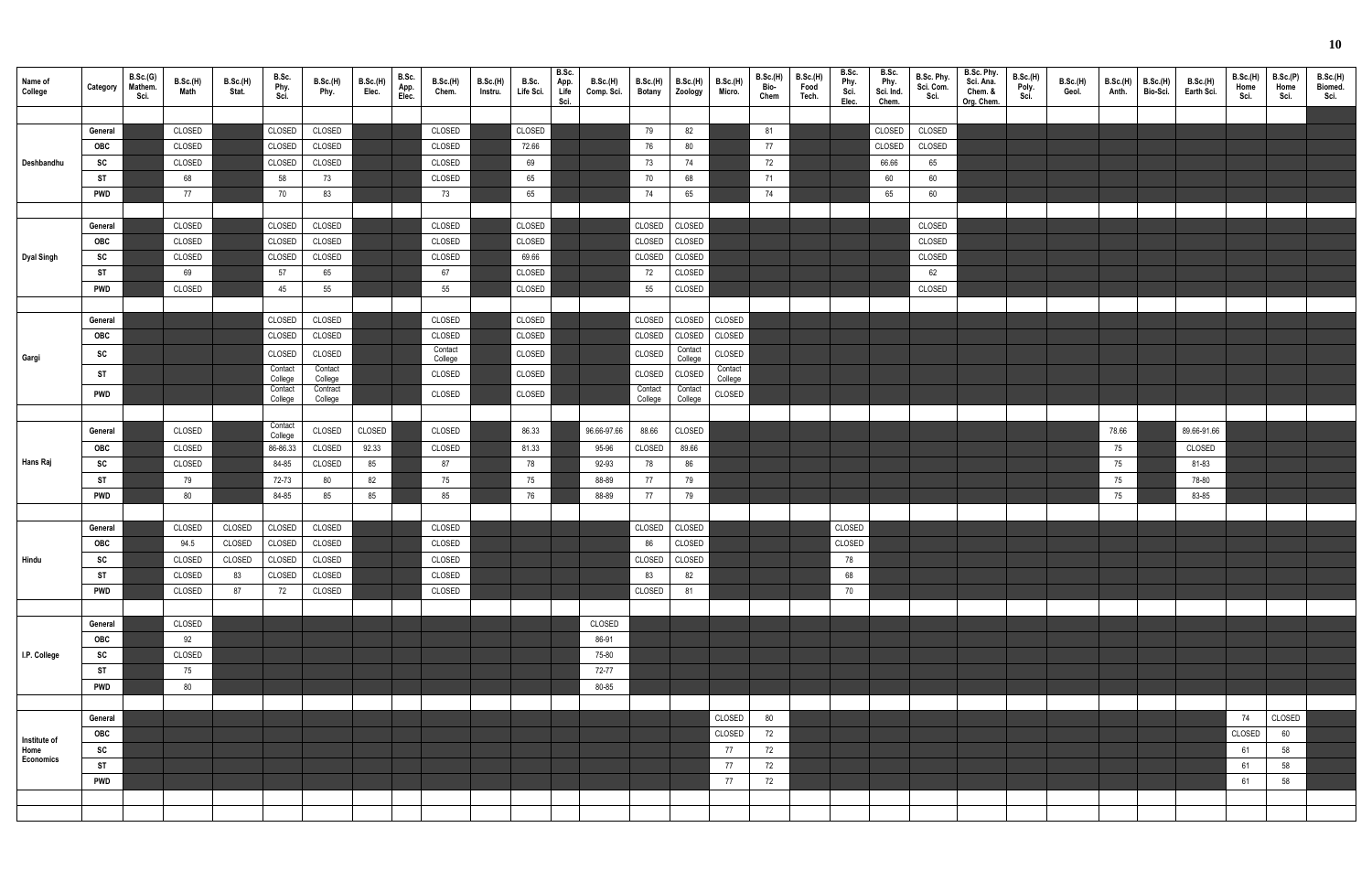| Name of<br>College            | Category   | B.Sc.(G)<br>Mathem.<br>Sci. | B.Sc.(H)<br>Math | B.Sc.(H)<br>Stat. | B.Sc.<br>Phy.<br>Sci. | B.Sc.(H)<br>Phy. | <b>B.Sc.(H)</b><br>Elec. | B.Sc.<br>App.<br>Elec. | <b>B.Sc.(H)</b><br>Chem. | B.Sc.(H)<br>Instru. | B.Sc.<br>Life Sci. | B.Sc.<br>App.<br>Life<br>Sci. | <b>B.Sc.(H)</b><br>Comp. Sci. | <b>B.Sc.(H)</b><br><b>Botany</b> | <b>B.Sc.(H)</b><br>Zoology | <b>B.Sc.(H)</b><br>Micro. | B.Sc.(H)<br>Bio-<br>Chem | <b>B.Sc.(H)</b><br>Food<br>Tech. | B.Sc.<br>Phy.<br>Sci.<br>Elec. | B.Sc.<br>Phy.<br>Sci. Ind.<br>Chem. | B.Sc. Phy.<br>Sci. Com.<br>Sci. | B.Sc. Phy.<br>Sci. Ana.<br>Chem. &<br>Org. Chem. | B.Sc.(H)<br>Poly.<br>Sci. | <b>B.Sc.(H)</b><br>Geol. | B.Sc.(H)<br>Anth. | <b>B.Sc.(H)</b><br>Bio-Sci. | B.Sc.(H)<br>Earth Sci. | <b>B.Sc.(H)</b><br>Home<br>Sci. | B.Sc.(P)<br>Home<br>Sci. | B.Sc.(H)<br>Biomed.<br>Sci. |
|-------------------------------|------------|-----------------------------|------------------|-------------------|-----------------------|------------------|--------------------------|------------------------|--------------------------|---------------------|--------------------|-------------------------------|-------------------------------|----------------------------------|----------------------------|---------------------------|--------------------------|----------------------------------|--------------------------------|-------------------------------------|---------------------------------|--------------------------------------------------|---------------------------|--------------------------|-------------------|-----------------------------|------------------------|---------------------------------|--------------------------|-----------------------------|
|                               |            |                             |                  |                   |                       |                  |                          |                        |                          |                     |                    |                               |                               |                                  |                            |                           |                          |                                  |                                |                                     |                                 |                                                  |                           |                          |                   |                             |                        |                                 |                          |                             |
|                               | General    |                             | CLOSED           |                   |                       |                  |                          |                        |                          |                     |                    |                               |                               |                                  |                            |                           |                          |                                  |                                |                                     |                                 |                                                  |                           |                          |                   |                             |                        |                                 |                          |                             |
|                               | OBC        |                             | CLOSED           |                   |                       |                  |                          |                        |                          |                     |                    |                               |                               |                                  |                            |                           |                          |                                  |                                |                                     |                                 |                                                  |                           |                          |                   |                             |                        |                                 |                          |                             |
| Janki Devi<br><b>Memorial</b> | SC         |                             | CLOSED           |                   |                       |                  |                          |                        |                          |                     |                    |                               |                               |                                  |                            |                           |                          |                                  |                                |                                     |                                 |                                                  |                           |                          |                   |                             |                        |                                 |                          |                             |
|                               | <b>ST</b>  |                             | 69.5             |                   |                       |                  |                          |                        |                          |                     |                    |                               |                               |                                  |                            |                           |                          |                                  |                                |                                     |                                 |                                                  |                           |                          |                   |                             |                        |                                 |                          |                             |
|                               | <b>PWD</b> |                             | 69.5             |                   |                       |                  |                          |                        |                          |                     |                    |                               |                               |                                  |                            |                           |                          |                                  |                                |                                     |                                 |                                                  |                           |                          |                   |                             |                        |                                 |                          |                             |
|                               |            |                             |                  |                   |                       |                  |                          |                        |                          |                     |                    |                               |                               |                                  |                            |                           |                          |                                  |                                |                                     |                                 |                                                  |                           |                          |                   |                             |                        |                                 |                          |                             |
|                               | General    |                             | CLOSED           |                   | CLOSED                | CLOSED           |                          |                        |                          |                     | CLOSED             |                               | CLOSED                        |                                  |                            |                           |                          |                                  |                                |                                     |                                 |                                                  |                           |                          |                   |                             |                        |                                 |                          |                             |
|                               | OBC        |                             | CLOSED           |                   | CLOSED                | CLOSED           |                          |                        |                          |                     | CLOSED             |                               | CLOSED                        |                                  |                            |                           |                          |                                  |                                |                                     |                                 |                                                  |                           |                          |                   |                             |                        |                                 |                          |                             |
| Kalindi                       | SC         |                             | CLOSED           |                   | 63                    | 72               |                          |                        |                          |                     | CLOSED             |                               | 70-75                         |                                  |                            |                           |                          |                                  |                                |                                     |                                 |                                                  |                           |                          |                   |                             |                        |                                 |                          |                             |
|                               | <b>ST</b>  |                             | 67               |                   | 60                    | 67               |                          |                        |                          |                     | 68                 |                               | 70-75                         |                                  |                            |                           |                          |                                  |                                |                                     |                                 |                                                  |                           |                          |                   |                             |                        |                                 |                          |                             |
|                               | <b>PWD</b> |                             | 67               |                   | 60                    | 67               |                          |                        |                          |                     | 65                 |                               | 72-77                         |                                  |                            |                           |                          |                                  |                                |                                     |                                 |                                                  |                           |                          |                   |                             |                        |                                 |                          |                             |
|                               |            |                             |                  |                   |                       |                  |                          |                        |                          |                     |                    |                               |                               |                                  |                            |                           |                          |                                  |                                |                                     |                                 |                                                  |                           |                          |                   |                             |                        |                                 |                          |                             |
|                               | General    |                             | CLOSED           |                   |                       |                  |                          |                        |                          |                     |                    |                               |                               |                                  |                            |                           |                          |                                  |                                |                                     |                                 |                                                  |                           |                          |                   |                             |                        |                                 |                          |                             |
|                               | OBC        |                             | CLOSED           |                   |                       |                  |                          |                        |                          |                     |                    |                               |                               |                                  |                            |                           |                          |                                  |                                |                                     |                                 |                                                  |                           |                          |                   |                             |                        |                                 |                          |                             |
| Kamala Nehru                  | SC         |                             | 81               |                   |                       |                  |                          |                        |                          |                     |                    |                               |                               |                                  |                            |                           |                          |                                  |                                |                                     |                                 |                                                  |                           |                          |                   |                             |                        |                                 |                          |                             |
|                               | <b>ST</b>  |                             | 81               |                   |                       |                  |                          |                        |                          |                     |                    |                               |                               |                                  |                            |                           |                          |                                  |                                |                                     |                                 |                                                  |                           |                          |                   |                             |                        |                                 |                          |                             |
|                               | <b>PWD</b> |                             | 80               |                   |                       |                  |                          |                        |                          |                     |                    |                               |                               |                                  |                            |                           |                          |                                  |                                |                                     |                                 |                                                  |                           |                          |                   |                             |                        |                                 |                          |                             |
|                               |            |                             |                  |                   |                       |                  |                          |                        |                          |                     |                    |                               |                               |                                  |                            |                           |                          |                                  |                                |                                     |                                 |                                                  |                           |                          |                   |                             |                        |                                 |                          |                             |
|                               | General    | CLOSED                      | CLOSED           |                   |                       | CLOSED           | CLOSED                   |                        |                          |                     |                    |                               | CLOSED                        |                                  |                            |                           |                          |                                  |                                |                                     | CLOSED                          |                                                  |                           |                          |                   |                             |                        |                                 |                          |                             |
|                               | <b>OBC</b> | CLOSED                      | CLOSED           |                   |                       | CLOSED           | CLOSED                   |                        |                          |                     |                    |                               | CLOSED                        |                                  |                            |                           |                          |                                  |                                |                                     | CLOSED                          |                                                  |                           |                          |                   |                             |                        |                                 |                          |                             |
| Keshav<br>Mahavidyalaya       | <b>SC</b>  | CLOSED                      | CLOSED           |                   |                       | CLOSED           | CLOSED                   |                        |                          |                     |                    |                               | CLOSED                        |                                  |                            |                           |                          |                                  |                                |                                     | CLOSED                          |                                                  |                           |                          |                   |                             |                        |                                 |                          |                             |
|                               | <b>ST</b>  | CLOSED                      | CLOSED           |                   |                       | CLOSED           | CLOSED                   |                        |                          |                     |                    |                               | CLOSED                        |                                  |                            |                           |                          |                                  |                                |                                     | CLOSED                          |                                                  |                           |                          |                   |                             |                        |                                 |                          |                             |
|                               | <b>PWD</b> | CLOSED                      | 59               |                   |                       | CLOSED           | CLOSED                   |                        |                          |                     |                    |                               | CLOSED                        |                                  |                            |                           |                          |                                  |                                |                                     | CLOSED                          |                                                  |                           |                          |                   |                             |                        |                                 |                          |                             |
|                               |            |                             |                  |                   |                       |                  |                          |                        |                          |                     |                    |                               |                               |                                  |                            |                           |                          |                                  |                                |                                     |                                 |                                                  |                           |                          |                   |                             |                        |                                 |                          |                             |
|                               | General    |                             | CLOSED           | CLOSED            | CLOSED                | CLOSED           |                          |                        | CLOSED                   |                     | CLOSED             |                               |                               | CLOSED                           | CLOSED                     |                           |                          |                                  |                                |                                     | CLOSED                          | CLOSED                                           |                           |                          |                   |                             |                        |                                 |                          |                             |
|                               | OBC        |                             | CLOSED           | CLOSED            | CLOSED                | CLOSED           |                          |                        | CLOSED                   |                     | CLOSED             |                               |                               | CLOSED                           | CLOSED                     |                           |                          |                                  |                                |                                     | CLOSED                          | CLOSED                                           |                           |                          |                   |                             |                        |                                 |                          |                             |
| Kirori Mal                    | SC         |                             | CLOSED           | 85.5-86           | <b>CLOSED</b>         | CLOSED           |                          |                        | CLOSED                   |                     | CLOSED             |                               |                               |                                  | CLOSED CLOSED              |                           |                          |                                  |                                |                                     | CLOSED                          | CLOSED                                           |                           |                          |                   |                             |                        |                                 |                          |                             |
|                               | <b>ST</b>  |                             | 83-84            | 72.5-76           | CLOSED                | 72-75            |                          |                        | 73-75                    |                     | CLOSED             |                               |                               |                                  | CLOSED CLOSED              |                           |                          |                                  |                                |                                     | 71.5-72.66                      | CLOSED                                           |                           |                          |                   |                             |                        |                                 |                          |                             |
|                               | <b>PWD</b> |                             | 79-80            | 84-86             | 71-73                 | 70-74            |                          |                        | 73-75                    |                     | 63-64              |                               |                               | 64-65.99 80-80.9                 |                            |                           |                          |                                  |                                |                                     | 76-77                           | 55-56                                            |                           |                          |                   |                             |                        |                                 |                          |                             |
|                               |            |                             |                  |                   |                       |                  |                          |                        |                          |                     |                    |                               |                               |                                  |                            |                           |                          |                                  |                                |                                     |                                 |                                                  |                           |                          |                   |                             |                        |                                 |                          |                             |
|                               | General    |                             | CLOSED           | CLOSED            |                       |                  |                          |                        |                          |                     |                    |                               |                               |                                  |                            |                           |                          |                                  |                                |                                     |                                 |                                                  |                           |                          |                   |                             |                        |                                 |                          |                             |
|                               | OBC        |                             | CLOSED           | CLOSED            |                       |                  |                          |                        |                          |                     |                    |                               |                               |                                  |                            |                           |                          |                                  |                                |                                     |                                 |                                                  |                           |                          |                   |                             |                        |                                 |                          |                             |
| Lady Shri Ram                 | SC         |                             | CLOSED           | CLOSED            |                       |                  |                          |                        |                          |                     |                    |                               |                               |                                  |                            |                           |                          |                                  |                                |                                     |                                 |                                                  |                           |                          |                   |                             |                        |                                 |                          |                             |
|                               | <b>ST</b>  |                             | 66               | 70                |                       |                  |                          |                        |                          |                     |                    |                               |                               |                                  |                            |                           |                          |                                  |                                |                                     |                                 |                                                  |                           |                          |                   |                             |                        |                                 |                          |                             |
|                               | <b>PWD</b> |                             | Contact          | Contact           |                       |                  |                          |                        |                          |                     |                    |                               |                               |                                  |                            |                           |                          |                                  |                                |                                     |                                 |                                                  |                           |                          |                   |                             |                        |                                 |                          |                             |
|                               |            |                             | College          | College           |                       |                  |                          |                        |                          |                     |                    |                               |                               |                                  |                            |                           |                          |                                  |                                |                                     |                                 |                                                  |                           |                          |                   |                             |                        |                                 |                          |                             |
|                               | General    |                             | CLOSED           |                   |                       |                  |                          |                        |                          |                     |                    |                               |                               |                                  |                            |                           |                          |                                  |                                |                                     |                                 |                                                  |                           |                          |                   |                             |                        |                                 |                          |                             |
|                               | OBC        |                             | CLOSED           |                   |                       |                  |                          |                        |                          |                     |                    |                               |                               |                                  |                            |                           |                          |                                  |                                |                                     |                                 |                                                  |                           |                          |                   |                             |                        |                                 |                          |                             |
| Lakshmi Bai                   | SC         |                             | CLOSED           |                   |                       |                  |                          |                        |                          |                     |                    |                               |                               |                                  |                            |                           |                          |                                  |                                |                                     |                                 |                                                  |                           |                          |                   |                             |                        |                                 |                          |                             |
|                               | <b>ST</b>  |                             | 60               |                   |                       |                  |                          |                        |                          |                     |                    |                               |                               |                                  |                            |                           |                          |                                  |                                |                                     |                                 |                                                  |                           |                          |                   |                             |                        |                                 |                          |                             |
|                               | <b>PWD</b> |                             | 60               |                   |                       |                  |                          |                        |                          |                     |                    |                               |                               |                                  |                            |                           |                          |                                  |                                |                                     |                                 |                                                  |                           |                          |                   |                             |                        |                                 |                          |                             |
|                               |            |                             |                  |                   |                       |                  |                          |                        |                          |                     |                    |                               |                               |                                  |                            |                           |                          |                                  |                                |                                     |                                 |                                                  |                           |                          |                   |                             |                        |                                 |                          |                             |
|                               |            |                             |                  |                   |                       |                  |                          |                        |                          |                     |                    |                               |                               |                                  |                            |                           |                          |                                  |                                |                                     |                                 |                                                  |                           |                          |                   |                             |                        |                                 |                          |                             |
|                               |            |                             |                  |                   |                       |                  |                          |                        |                          |                     |                    |                               |                               |                                  |                            |                           |                          |                                  |                                |                                     |                                 |                                                  |                           |                          |                   |                             |                        |                                 |                          |                             |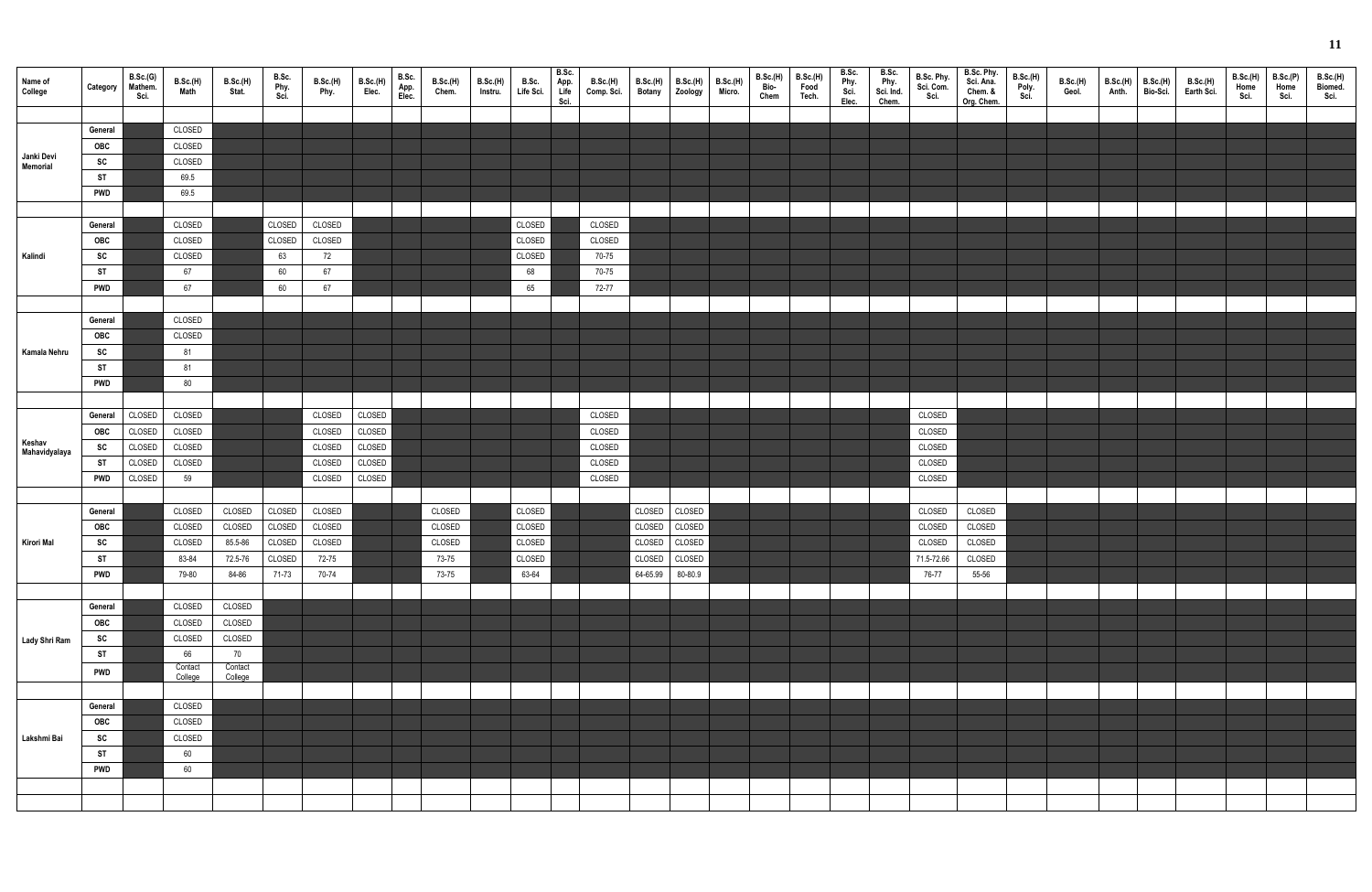| Name of<br>College | Category   | B.Sc.(G)<br>Mathem.<br>Sci. | B.Sc.(H)<br>Math | <b>B.Sc.(H)</b><br>Stat. | B.Sc.<br>Phy.<br>Sci. | <b>B.Sc.(H)</b><br>Phy. | <b>B.Sc.(H)</b><br>Elec. | B.Sc.<br>App.<br>Elec. | B.Sc.(H)<br>Chem.                    | B.Sc.(H)<br>Instru. | B.Sc.<br>Life Sci. | B.Sc.<br>App.<br>Life<br>Sci. | <b>B.Sc.(H)</b><br>Comp. Sci. | <b>B.Sc.(H)</b><br><b>Botany</b> | B.Sc.(H)<br>Zoology | <b>B.Sc.(H)</b><br>Micro. | B.Sc.(H)<br>Bio-<br>Chem | B.Sc.(H)<br>Food<br>Tech. | B.Sc.<br>Phy.<br>Sci.<br>Elec. | B.Sc.<br>Phy.<br>Sci. Ind.<br>Chem. | B.Sc. Phy.<br>Sci. Com.<br>Sci. | B.Sc. Phy.<br>Sci. Ana.<br>Chem. &<br>Org. Chem. | B.Sc.(H)<br>Poly.<br>Sci. | <b>B.Sc.(H)</b><br>Geol. | B.Sc.(H)<br>Anth. | <b>B.Sc.(H)</b><br>Bio-Sci. | B.Sc.(H)<br>Earth Sci. | <b>B.Sc.(H)</b><br>Home<br>Sci. | B.Sc.(P)<br>Home<br>Sci. | B.Sc.(H)<br>Biomed.<br>Sci. |
|--------------------|------------|-----------------------------|------------------|--------------------------|-----------------------|-------------------------|--------------------------|------------------------|--------------------------------------|---------------------|--------------------|-------------------------------|-------------------------------|----------------------------------|---------------------|---------------------------|--------------------------|---------------------------|--------------------------------|-------------------------------------|---------------------------------|--------------------------------------------------|---------------------------|--------------------------|-------------------|-----------------------------|------------------------|---------------------------------|--------------------------|-----------------------------|
|                    |            |                             |                  |                          |                       |                         |                          |                        |                                      |                     |                    |                               |                               |                                  |                     |                           |                          |                           |                                |                                     |                                 |                                                  |                           |                          |                   |                             |                        |                                 |                          |                             |
|                    | General    |                             |                  |                          |                       |                         |                          |                        |                                      |                     |                    |                               |                               |                                  |                     |                           |                          |                           |                                |                                     |                                 |                                                  |                           |                          |                   |                             |                        | CLOSED                          | CLOSED                   |                             |
|                    | OBC        |                             |                  |                          |                       |                         |                          |                        |                                      |                     |                    |                               |                               |                                  |                     |                           |                          |                           |                                |                                     |                                 |                                                  |                           |                          |                   |                             |                        | 68                              | 68                       |                             |
| <b>Lady Irwin</b>  | SC         |                             |                  |                          |                       |                         |                          |                        |                                      |                     |                    |                               |                               |                                  |                     |                           |                          |                           |                                |                                     |                                 |                                                  |                           |                          |                   |                             |                        | 63.5                            | 63.5                     |                             |
|                    | <b>ST</b>  |                             |                  |                          |                       |                         |                          |                        |                                      |                     |                    |                               |                               |                                  |                     |                           |                          |                           |                                |                                     |                                 |                                                  |                           |                          |                   |                             |                        | 58                              | 55                       |                             |
|                    | <b>PWD</b> |                             |                  |                          |                       |                         |                          |                        |                                      |                     |                    |                               |                               |                                  |                     |                           |                          |                           |                                |                                     |                                 |                                                  |                           |                          |                   |                             |                        | <b>NIL</b>                      | NIL                      |                             |
|                    | General    | 87.5                        |                  |                          | CLOSED                |                         | CLOSED                   |                        |                                      |                     |                    |                               |                               |                                  |                     |                           |                          |                           |                                |                                     | CLOSED                          |                                                  |                           |                          |                   |                             |                        |                                 |                          |                             |
|                    | OBC        | CLOSED                      |                  |                          | CLOSED                |                         | CLOSED                   |                        |                                      |                     |                    |                               |                               |                                  |                     |                           |                          |                           |                                |                                     | CLOSED                          |                                                  |                           |                          |                   |                             |                        |                                 |                          |                             |
| Maharaja           | SC         | CLOSED                      |                  |                          | CLOSED                |                         | 79                       |                        |                                      |                     |                    |                               |                               |                                  |                     |                           |                          |                           |                                |                                     | 72                              |                                                  |                           |                          |                   |                             |                        |                                 |                          |                             |
| Agrasen            | ST         | 68                          |                  |                          | 70                    |                         | 68                       |                        |                                      |                     |                    |                               |                               |                                  |                     |                           |                          |                           |                                |                                     | 70                              |                                                  |                           |                          |                   |                             |                        |                                 |                          |                             |
|                    | <b>PWD</b> | CLOSED                      |                  |                          | $\sim$                |                         | 68                       |                        |                                      |                     |                    |                               |                               |                                  |                     |                           |                          |                           |                                |                                     | 70                              |                                                  |                           |                          |                   |                             |                        |                                 |                          |                             |
|                    |            |                             |                  |                          |                       |                         |                          |                        |                                      |                     |                    |                               |                               |                                  |                     |                           |                          |                           |                                |                                     |                                 |                                                  |                           |                          |                   |                             |                        |                                 |                          |                             |
|                    | General    |                             | CLOSED           |                          | 82.66                 | CLOSED                  |                          |                        | CLOSED                               |                     | 76.66              |                               |                               | CLOSED                           | CLOSED              |                           |                          |                           |                                |                                     | 82.66                           |                                                  |                           |                          |                   |                             |                        |                                 |                          |                             |
|                    | OBC        |                             | CLOSED           |                          | CLOSED                | CLOSED                  |                          |                        | CLOSED                               |                     | CLOSED             |                               |                               | CLOSED                           | CLOSED              |                           |                          |                           |                                |                                     | 81.66                           |                                                  |                           |                          |                   |                             |                        |                                 |                          |                             |
| Maitreyi           | <b>SC</b>  |                             | 84               |                          | 70                    | CLOSED                  |                          |                        | 81                                   |                     | 69.66              |                               |                               | CLOSED                           | 75                  |                           |                          |                           |                                |                                     | 70                              |                                                  |                           |                          |                   |                             |                        |                                 |                          |                             |
|                    | <b>ST</b>  |                             | 84               |                          | 70                    | 75                      |                          |                        | 81                                   |                     | 69.66              |                               |                               | CLOSED                           | 75                  |                           |                          |                           |                                |                                     | 70                              |                                                  |                           |                          |                   |                             |                        |                                 |                          |                             |
|                    | <b>PWD</b> |                             | Contact          |                          | Contact               | Contact                 |                          |                        | Contact                              |                     | Contact            |                               |                               | Contact                          | Contact             |                           |                          |                           |                                |                                     | Contact                         |                                                  |                           |                          |                   |                             |                        |                                 |                          |                             |
|                    |            |                             | College          |                          | College               | College                 |                          |                        | College                              |                     | College            |                               |                               | College                          | College             |                           |                          |                           |                                |                                     | College                         |                                                  |                           |                          |                   |                             |                        |                                 |                          |                             |
|                    | General    |                             | CLOSED           |                          |                       |                         |                          |                        |                                      |                     |                    |                               |                               |                                  |                     |                           |                          |                           |                                |                                     |                                 |                                                  |                           |                          |                   |                             |                        |                                 |                          |                             |
|                    | OBC        |                             | $\overline{a}$   |                          |                       |                         |                          |                        |                                      |                     |                    |                               |                               |                                  |                     |                           |                          |                           |                                |                                     |                                 |                                                  |                           |                          |                   |                             |                        |                                 |                          |                             |
| <b>Mata Sundri</b> | SC         |                             | CLOSED           |                          |                       |                         |                          |                        |                                      |                     |                    |                               |                               |                                  |                     |                           |                          |                           |                                |                                     |                                 |                                                  |                           |                          |                   |                             |                        |                                 |                          |                             |
|                    | <b>ST</b>  |                             | 65               |                          |                       |                         |                          |                        |                                      |                     |                    |                               |                               |                                  |                     |                           |                          |                           |                                |                                     |                                 |                                                  |                           |                          |                   |                             |                        |                                 |                          |                             |
|                    | <b>PWD</b> |                             | 50               |                          |                       |                         |                          |                        |                                      |                     |                    |                               |                               |                                  |                     |                           |                          |                           |                                |                                     |                                 |                                                  |                           |                          |                   |                             |                        |                                 |                          |                             |
|                    |            |                             |                  |                          |                       |                         |                          |                        |                                      |                     |                    |                               |                               |                                  |                     |                           |                          |                           |                                |                                     |                                 |                                                  |                           |                          |                   |                             |                        |                                 |                          |                             |
|                    | General    |                             | CLOSED           |                          |                       | CLOSED                  |                          |                        | CLOSED                               |                     | 86                 |                               |                               | CLOSED                           | CLOSED              |                           |                          |                           |                                |                                     | 88                              |                                                  |                           |                          |                   |                             |                        |                                 |                          |                             |
|                    | OBC        |                             | CLOSED           |                          |                       | CLOSED                  |                          |                        | CLOSED                               |                     | CLOSED             |                               |                               | CLOSED CLOSED                    |                     |                           |                          |                           |                                |                                     | 80                              |                                                  |                           |                          |                   |                             |                        |                                 |                          |                             |
| Miranda House      | SC         |                             | CLOSED           |                          |                       | CLOSED                  |                          |                        | CLOSED                               |                     | 70                 |                               |                               | CLOSED CLOSED                    |                     |                           |                          |                           |                                |                                     | 74                              |                                                  |                           |                          |                   |                             |                        |                                 |                          |                             |
|                    | ST         |                             | 78               |                          |                       | 67                      |                          |                        | CLOSED                               |                     | 71                 |                               |                               | CLOSED                           | CLOSED              |                           |                          |                           |                                |                                     | 65                              |                                                  |                           |                          |                   |                             |                        |                                 |                          |                             |
|                    | <b>PWD</b> |                             | CLOSED           |                          |                       | CLOSED                  |                          |                        | CLOSED                               |                     | CLOSED             |                               |                               | CLOSED CLOSED                    |                     |                           |                          |                           |                                |                                     | CLOSED                          |                                                  |                           |                          |                   |                             |                        |                                 |                          |                             |
|                    |            |                             |                  |                          |                       |                         |                          |                        |                                      |                     |                    |                               |                               |                                  |                     |                           |                          |                           |                                |                                     |                                 |                                                  |                           |                          |                   |                             |                        |                                 |                          |                             |
|                    | General    |                             | Admission        |                          |                       | Admission               |                          |                        | Admission                            |                     |                    |                               |                               |                                  |                     |                           |                          |                           |                                |                                     | CLOSED                          | Admission<br>Against                             |                           |                          |                   |                             |                        |                                 |                          |                             |
|                    | OBC        |                             | Against          |                          |                       | Against                 |                          |                        | Against                              |                     |                    |                               |                               |                                  |                     |                           |                          |                           |                                |                                     | CLOSED                          | Cancellation                                     |                           |                          |                   |                             |                        |                                 |                          |                             |
| Moti Lal Nehru     | SC         |                             | Cancellation     |                          |                       | Cancellation            |                          |                        | Cancellation                         |                     |                    |                               |                               |                                  |                     |                           |                          |                           |                                |                                     | 72                              | 71                                               |                           |                          |                   |                             |                        |                                 |                          |                             |
|                    | <b>ST</b>  |                             | 74               |                          |                       | 78                      |                          |                        | 74                                   |                     |                    |                               |                               |                                  |                     |                           |                          |                           |                                |                                     | 72                              | 68                                               |                           |                          |                   |                             |                        |                                 |                          |                             |
|                    | <b>PWD</b> |                             | 74               |                          |                       | 78                      |                          |                        | Admission<br>Against<br>Cancellation |                     |                    |                               |                               |                                  |                     |                           |                          |                           |                                |                                     | 72                              | 71                                               |                           |                          |                   |                             |                        |                                 |                          |                             |
|                    |            |                             |                  |                          |                       |                         |                          |                        |                                      |                     |                    |                               |                               |                                  |                     |                           |                          |                           |                                |                                     |                                 |                                                  |                           |                          |                   |                             |                        |                                 |                          |                             |
|                    | General    | CLOSED                      | CLOSED           | CLOSED                   |                       |                         |                          |                        |                                      |                     |                    |                               | CLOSED                        |                                  |                     |                           |                          |                           |                                |                                     |                                 |                                                  |                           |                          |                   |                             |                        |                                 |                          |                             |
|                    | OBC        | CLOSED                      | CLOSED           | CLOSED                   |                       |                         |                          |                        |                                      |                     |                    |                               | CLOSED                        |                                  |                     |                           |                          |                           |                                |                                     |                                 |                                                  |                           |                          |                   |                             |                        |                                 |                          |                             |
| <b>P.G.D.A.V.</b>  | SC         | CLOSED                      | CLOSED           | CLOSED                   |                       |                         |                          |                        |                                      |                     |                    |                               | CLOSED                        |                                  |                     |                           |                          |                           |                                |                                     |                                 |                                                  |                           |                          |                   |                             |                        |                                 |                          |                             |
|                    | <b>ST</b>  | CLOSED                      | CLOSED           | CLOSED                   |                       |                         |                          |                        |                                      |                     |                    |                               | CLOSED                        |                                  |                     |                           |                          |                           |                                |                                     |                                 |                                                  |                           |                          |                   |                             |                        |                                 |                          |                             |
|                    | <b>PWD</b> | CLOSED                      | CLOSED           | 50                       |                       |                         |                          |                        |                                      |                     |                    |                               | CLOSED                        |                                  |                     |                           |                          |                           |                                |                                     |                                 |                                                  |                           |                          |                   |                             |                        |                                 |                          |                             |
|                    |            |                             |                  |                          |                       |                         |                          |                        |                                      |                     |                    |                               |                               |                                  |                     |                           |                          |                           |                                |                                     |                                 |                                                  |                           |                          |                   |                             |                        |                                 |                          |                             |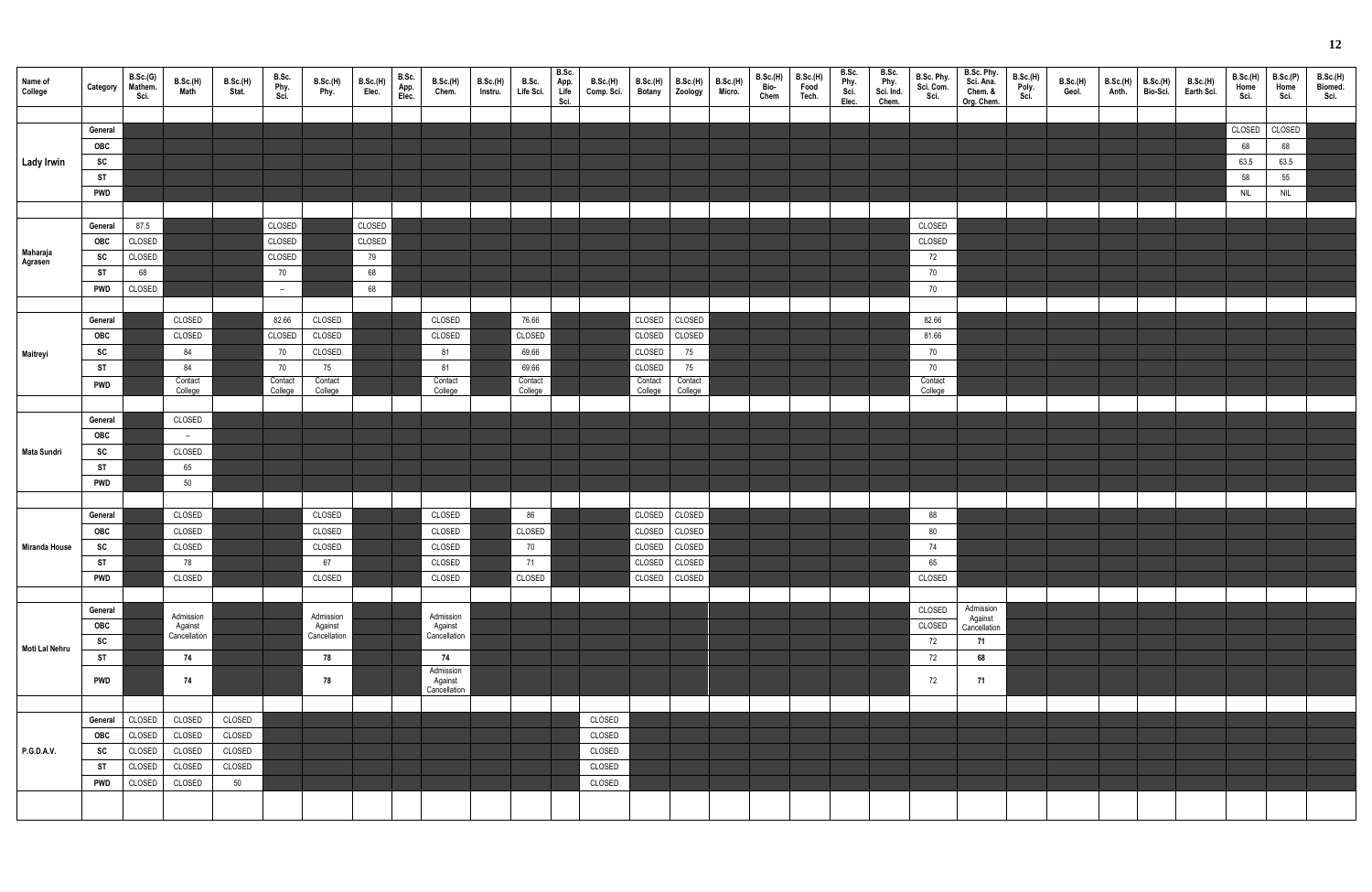| Name of<br>College                                | Category                             | B.Sc.(G)<br>Mathem.<br>Sci. | B.Sc.(H)<br>Math                         | <b>B.Sc.(H)</b><br>Stat.                        | B.Sc.<br>Phy.<br>Sci.      | <b>B.Sc.(H)</b><br>Phy.                                     | <b>B.Sc.(H)</b><br>Elec.               | B.Sc.<br>App.<br>Elec. | <b>B.Sc.(H)</b><br>Chem.   | B.Sc.(H)<br>Instru. | B.Sc.<br>Life Sci. | B.Sc.<br>App.<br>Life<br>Sci. | B.Sc.(H)<br>Comp. Sci.                              | B.Sc.(H)<br><b>Botany</b> | <b>B.Sc.(H)</b><br>Zoology | <b>B.Sc.(H)</b><br>Micro. | B.Sc.(H)<br>Bio-<br>Chem | <b>B.Sc.(H)</b><br>Food<br>Tech. | B.Sc.<br>Phy.<br>Sci.<br>Elec. | B.Sc.<br>Phy.<br>Sci. Ind.<br>Chem. | B.Sc. Phy.<br>Sci. Com.<br>Sci. | B.Sc. Phy.<br>Sci. Ana.<br>Chem. &<br>Org. Chem. | B.Sc.(H)<br>Poly.<br>Sci. | <b>B.Sc.(H)</b><br>Geol.                                       | B.Sc.(H)<br>Anth. | <b>B.Sc.(H)</b><br>Bio-Sci. | B.Sc.(H)<br>Earth Sci. | <b>B.Sc.(H)</b><br>Home<br>Sci. | B.Sc.(P)<br>Home<br>Sci. | B.Sc.(H)<br>Biomed.<br>Sci.   |
|---------------------------------------------------|--------------------------------------|-----------------------------|------------------------------------------|-------------------------------------------------|----------------------------|-------------------------------------------------------------|----------------------------------------|------------------------|----------------------------|---------------------|--------------------|-------------------------------|-----------------------------------------------------|---------------------------|----------------------------|---------------------------|--------------------------|----------------------------------|--------------------------------|-------------------------------------|---------------------------------|--------------------------------------------------|---------------------------|----------------------------------------------------------------|-------------------|-----------------------------|------------------------|---------------------------------|--------------------------|-------------------------------|
|                                                   | General<br>OBC<br>SC                 |                             | CLOSED<br>CLOSED<br>CLOSED               |                                                 |                            |                                                             |                                        |                        |                            |                     |                    |                               |                                                     |                           |                            |                           |                          |                                  |                                |                                     |                                 |                                                  |                           |                                                                |                   |                             |                        |                                 |                          |                               |
| P.G.D.A.V.(Eve.)                                  | <b>ST</b><br><b>PWD</b>              |                             | Contact<br>College<br>Contact<br>College |                                                 |                            |                                                             |                                        |                        |                            |                     |                    |                               |                                                     |                           |                            |                           |                          |                                  |                                |                                     |                                 |                                                  |                           |                                                                |                   |                             |                        |                                 |                          |                               |
| Rajdhani                                          | General<br>OBC<br>SC                 |                             | CLOSED<br>CLOSED<br>CLOSED               |                                                 | CLOSED<br>CLOSED<br>CLOSED | $-$<br>$\overline{\phantom{0}}$<br>$\overline{\phantom{0}}$ | $-$<br>$-$<br>$\overline{\phantom{0}}$ |                        | CLOSED<br>CLOSED<br>CLOSED |                     |                    |                               |                                                     |                           |                            |                           |                          |                                  | CLOSED<br>CLOSED<br>CLOSED     | CLOSED<br>CLOSED<br>CLOSED          | $ \,$<br>$-$<br>$-$             |                                                  |                           |                                                                |                   |                             |                        |                                 |                          |                               |
|                                                   | ST<br><b>PWD</b>                     |                             | CLOSED<br>66                             |                                                 | 55<br>CLOSED               | $-$<br>$-$                                                  | $-$<br>67                              |                        | CLOSED<br>70               |                     |                    |                               |                                                     |                           |                            |                           |                          |                                  | 58<br>58                       | 54<br>$\overline{\phantom{0}}$      | 58<br>66                        |                                                  |                           |                                                                |                   |                             |                        |                                 |                          |                               |
| Ram Lal Anand                                     | General<br>OBC<br>SC<br>ST           |                             |                                          | 91.5<br>Against<br>Cancellation<br>CLOSED<br>70 |                            |                                                             |                                        |                        |                            |                     |                    |                               | CLOSED<br>Against<br>Cancellation<br>78-83<br>75-80 |                           |                            | 86<br>CLOSED<br>78<br>75  |                          |                                  |                                |                                     |                                 |                                                  |                           | Against<br>Cancellation<br>Against<br>Cancellation<br>78<br>78 |                   |                             |                        |                                 |                          |                               |
|                                                   | <b>PWD</b><br>General                |                             | 94-94.5                                  | 81<br>CLOSED                                    | CLOSED                     | CLOSED                                                      |                                        |                        | CLOSED                     |                     | CLOSED             |                               | 80-85                                               | CLOSED                    | CLOSED                     | 75                        |                          |                                  |                                |                                     |                                 |                                                  |                           | 78                                                             |                   |                             |                        |                                 |                          |                               |
| Ramjas                                            | OBC<br>SC<br><b>ST</b>               |                             | CLOSED<br>84.5-87.5<br>82                | CLOSED<br>83.5<br>83.5                          | 86<br>78.66<br>76          | CLOSED<br>CLOSED<br>77                                      |                                        |                        | 92.33<br>81.33<br>77       |                     | CLOSED<br>71<br>70 |                               |                                                     | 85<br>80<br>78            | CLOSED<br>CLOSED<br>78     |                           |                          |                                  |                                |                                     |                                 |                                                  |                           |                                                                |                   |                             |                        |                                 |                          |                               |
|                                                   | <b>PWD</b><br>General                |                             | 82-84<br>CLOSED                          | 83.5                                            | 76                         | 81                                                          |                                        |                        | 79                         |                     | 70                 |                               |                                                     | 78                        | 78                         |                           |                          |                                  |                                |                                     |                                 |                                                  |                           |                                                                |                   |                             |                        |                                 |                          |                               |
| Satyawati Co-<br>Ed.                              | OBC<br>SC<br><b>ST</b>               |                             | CLOSED<br>CLOSED<br>75-78                |                                                 |                            |                                                             |                                        |                        |                            |                     |                    |                               |                                                     |                           |                            |                           |                          |                                  |                                |                                     |                                 |                                                  |                           |                                                                |                   |                             |                        |                                 |                          |                               |
|                                                   | <b>PWD</b><br>General                |                             | 61.75                                    |                                                 |                            |                                                             |                                        |                        |                            |                     |                    |                               | 92.5                                                |                           |                            |                           |                          |                                  |                                |                                     |                                 |                                                  |                           |                                                                |                   |                             |                        |                                 |                          |                               |
| Shaheed<br>Sukhdev Col .of<br><b>Bus. Studies</b> | OBC<br>SC<br><b>ST</b><br><b>PWD</b> |                             |                                          |                                                 |                            |                                                             |                                        |                        |                            |                     |                    |                               | 86<br>82<br>80<br>90                                |                           |                            |                           |                          |                                  |                                |                                     |                                 |                                                  |                           |                                                                |                   |                             |                        |                                 |                          |                               |
| Shaheed                                           | General<br>OBC                       |                             |                                          |                                                 |                            |                                                             | 80<br>74                               |                        |                            | 70<br>68            |                    |                               | Against<br>Cancellation<br>80-85                    |                           |                            |                           |                          | 84<br>82                         |                                |                                     |                                 |                                                  |                           |                                                                |                   |                             |                        |                                 |                          | Against<br>Cancellation<br>84 |
| Rajguru College<br>of Appld. Sc. for<br>Women     | SC<br><b>ST</b><br><b>PWD</b>        |                             |                                          |                                                 |                            |                                                             | 69<br>64<br>70                         |                        |                            | 65<br>60<br>60      |                    |                               | 74-79<br>65-70<br>65-70                             |                           |                            |                           |                          | CLOSED<br>70<br>72               |                                |                                     |                                 |                                                  |                           |                                                                |                   |                             |                        |                                 |                          | CLOSED<br>CLOSED<br>CLOSED    |
|                                                   |                                      |                             |                                          |                                                 |                            |                                                             |                                        |                        |                            |                     |                    |                               |                                                     |                           |                            |                           |                          |                                  |                                |                                     |                                 |                                                  |                           |                                                                |                   |                             |                        |                                 |                          |                               |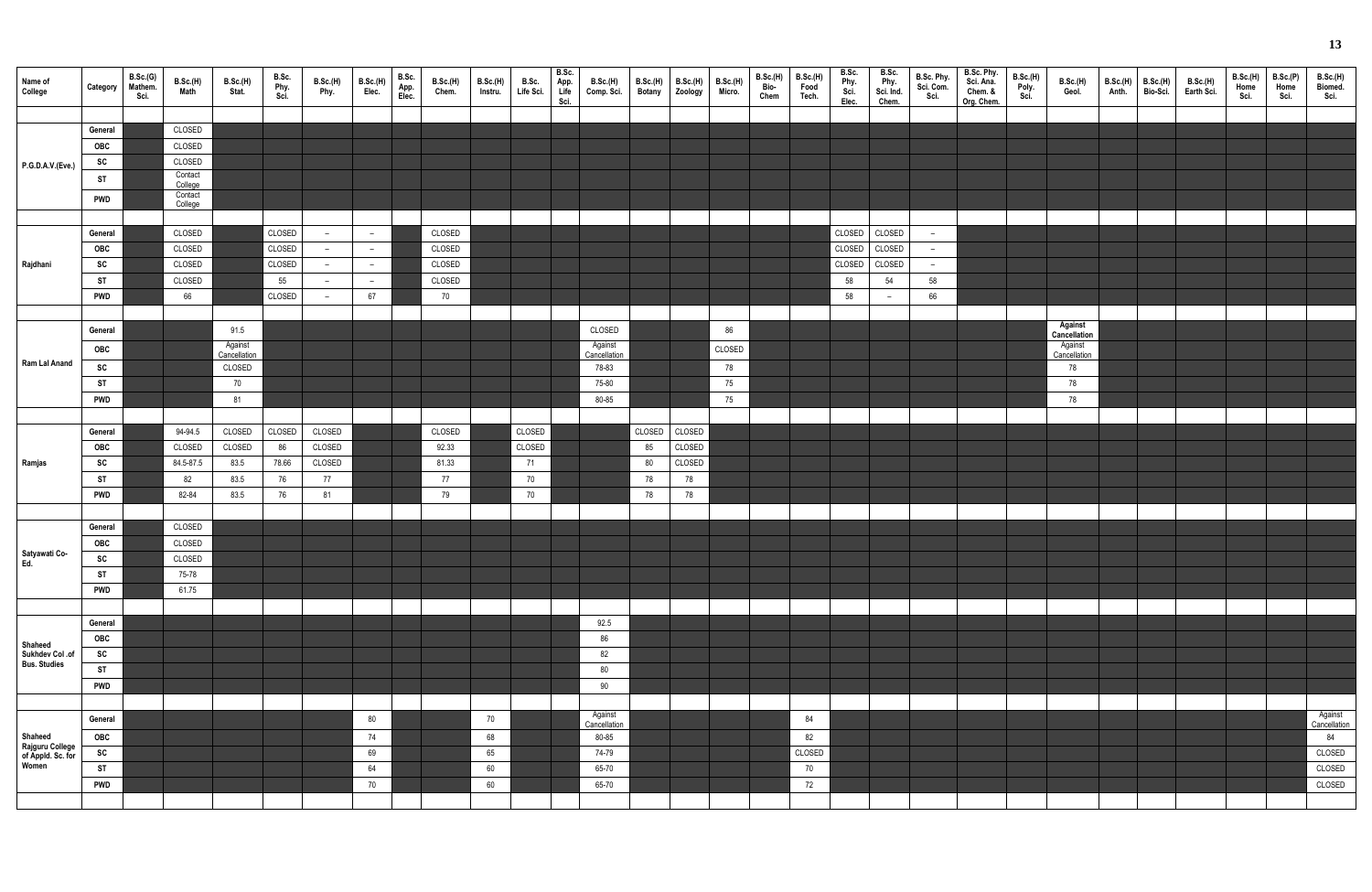| Name of<br>College                    | Category   | B.Sc.(G)<br>Mathem.<br>Sci. | B.Sc.(H)<br>Math  | B.Sc.(H)<br>Stat. | B.Sc.<br>Phy.<br>Sci. | B.Sc.(H)<br>Phy. | <b>B.Sc.(H)</b><br>Elec. | B.Sc.<br>App.<br>Elec. | B.Sc.(H)<br>Chem. | <b>B.Sc.(H)</b><br>Instru. | B.Sc.<br>Life Sci. | B.Sc.<br>App.<br>Life<br>Sci. | <b>B.Sc.(H)</b><br>Comp. Sci. | <b>B.Sc.(H)</b><br><b>Botany</b> | <b>B.Sc.(H)</b><br>Zoology | <b>B.Sc.(H)</b><br>Micro. | B.Sc.(H)<br>Bio-<br>Chem | <b>B.Sc.(H)</b><br>Food<br>Tech. | B.Sc.<br>Phy.<br>Sci.<br>Elec. | B.Sc.<br>Phy.<br>Sci. Ind.<br>Chem. | B.Sc. Phy.<br>Sci. Com.<br>Sci. | B.Sc. Phy.<br>Sci. Ana.<br>Chem. &<br>Org. Chem. | B.Sc.(H)<br>Poly.<br>Sci. | B.Sc.(H)<br>Geol. | B.Sc.(H)<br>Anth. | <b>B.Sc.(H)</b><br>Bio-Sci. | B.Sc.(H)<br>Earth Sci. | B.Sc.(H)<br>Home<br>Sci. | B.Sc.(P)<br>Home<br>Sci. | B.Sc.(H)<br>Biomed.<br>Sci. |
|---------------------------------------|------------|-----------------------------|-------------------|-------------------|-----------------------|------------------|--------------------------|------------------------|-------------------|----------------------------|--------------------|-------------------------------|-------------------------------|----------------------------------|----------------------------|---------------------------|--------------------------|----------------------------------|--------------------------------|-------------------------------------|---------------------------------|--------------------------------------------------|---------------------------|-------------------|-------------------|-----------------------------|------------------------|--------------------------|--------------------------|-----------------------------|
|                                       |            |                             |                   |                   |                       |                  |                          |                        |                   |                            |                    |                               |                               |                                  |                            |                           |                          |                                  |                                |                                     |                                 |                                                  |                           |                   |                   |                             |                        |                          |                          |                             |
|                                       | General    |                             | CLOSED            |                   |                       |                  |                          |                        |                   |                            |                    |                               |                               |                                  |                            |                           |                          |                                  |                                |                                     |                                 |                                                  |                           |                   |                   |                             |                        |                          |                          |                             |
| Shaheed                               | <b>OBC</b> |                             | CLOSED            |                   |                       |                  |                          |                        |                   |                            |                    |                               |                               |                                  |                            |                           |                          |                                  |                                |                                     |                                 |                                                  |                           |                   |                   |                             |                        |                          |                          |                             |
| <b>Bhagat Singh</b>                   | SC         |                             | CLOSED            |                   |                       |                  |                          |                        |                   |                            |                    |                               |                               |                                  |                            |                           |                          |                                  |                                |                                     |                                 |                                                  |                           |                   |                   |                             |                        |                          |                          |                             |
|                                       | <b>ST</b>  |                             | CLOSED<br>Contact |                   |                       |                  |                          |                        |                   |                            |                    |                               |                               |                                  |                            |                           |                          |                                  |                                |                                     |                                 |                                                  |                           |                   |                   |                             |                        |                          |                          |                             |
|                                       | <b>PWD</b> |                             | College           |                   |                       |                  |                          |                        |                   |                            |                    |                               |                               |                                  |                            |                           |                          |                                  |                                |                                     |                                 |                                                  |                           |                   |                   |                             |                        |                          |                          |                             |
|                                       |            |                             |                   |                   |                       |                  |                          |                        |                   |                            |                    |                               |                               |                                  |                            |                           |                          |                                  |                                |                                     |                                 |                                                  |                           |                   |                   |                             |                        |                          |                          |                             |
|                                       | General    |                             |                   |                   |                       |                  |                          |                        |                   |                            |                    |                               | CLOSED                        |                                  |                            |                           |                          |                                  |                                |                                     |                                 |                                                  |                           |                   |                   |                             |                        |                          |                          |                             |
|                                       | OBC        |                             |                   |                   |                       |                  |                          |                        |                   |                            |                    |                               | $\sim$                        |                                  |                            |                           |                          |                                  |                                |                                     |                                 |                                                  |                           |                   |                   |                             |                        |                          |                          |                             |
| S.G.G.S. Coll. of<br>Commerce.        | SC         |                             |                   |                   |                       |                  |                          |                        |                   |                            |                    |                               | 80                            |                                  |                            |                           |                          |                                  |                                |                                     |                                 |                                                  |                           |                   |                   |                             |                        |                          |                          |                             |
|                                       | <b>ST</b>  |                             |                   |                   |                       |                  |                          |                        |                   |                            |                    |                               | 72                            |                                  |                            |                           |                          |                                  |                                |                                     |                                 |                                                  |                           |                   |                   |                             |                        |                          |                          |                             |
|                                       | <b>PWD</b> |                             |                   |                   |                       |                  |                          |                        |                   |                            |                    |                               | Contact<br>College            |                                  |                            |                           |                          |                                  |                                |                                     |                                 |                                                  |                           |                   |                   |                             |                        |                          |                          |                             |
|                                       |            |                             |                   |                   |                       |                  |                          |                        |                   |                            |                    |                               |                               |                                  |                            |                           |                          |                                  |                                |                                     |                                 |                                                  |                           |                   |                   |                             |                        |                          |                          |                             |
|                                       | General    |                             | CLOSED            |                   | CLOSED                | CLOSED           | CLOSED                   |                        | CLOSED            |                            | CLOSED             |                               |                               | CLOSED                           | CLOSED                     |                           |                          |                                  | CLOSED                         |                                     | CLOSED                          |                                                  |                           |                   |                   |                             |                        |                          |                          |                             |
|                                       | OBC        |                             | $\sim$            |                   | $\sim$ $-$            | $\sim$           | $\sim$ $-$               |                        | $\sim$ $-$        |                            | $\sim$ $ \sim$     |                               |                               | $\sim$ $-$                       | $\sim$ $ \sim$             |                           |                          |                                  | $-$                            |                                     | $\sim$                          |                                                  |                           |                   |                   |                             |                        |                          |                          |                             |
| S.G.T.B. Khalsa                       | SC         |                             | CLOSED            |                   | 74                    | CLOSED           | CLOSED                   |                        | CLOSED            |                            | CLOSED             |                               |                               | CLOSED                           | <b>CLOSED</b>              |                           |                          |                                  | 74                             |                                     | 74                              |                                                  |                           |                   |                   |                             |                        |                          |                          |                             |
|                                       | <b>ST</b>  |                             | CLOSED            |                   | 60                    | CLOSED           | CLOSED                   |                        | CLOSED            |                            | CLOSED             |                               |                               | CLOSED                           | CLOSED                     |                           |                          |                                  | 60                             |                                     | 60                              |                                                  |                           |                   |                   |                             |                        |                          |                          |                             |
|                                       | <b>PWD</b> |                             | 80                |                   | 60                    | CLOSED           | CLOSED                   |                        | CLOSED            |                            | 45                 |                               |                               | CLOSED                           | CLOSED                     |                           |                          |                                  | 60                             |                                     | 60                              |                                                  |                           |                   |                   |                             |                        |                          |                          |                             |
|                                       |            |                             |                   |                   |                       |                  |                          |                        |                   |                            |                    |                               |                               |                                  |                            |                           |                          |                                  |                                |                                     |                                 |                                                  |                           |                   |                   |                             |                        |                          |                          |                             |
|                                       | General    |                             | CLOSED            |                   | CLOSED                | CLOSED           |                          |                        | CLOSED            |                            | CLOSED             |                               |                               | WL                               | 86                         |                           | 84.5                     |                                  |                                |                                     | CLOSED                          |                                                  |                           |                   |                   |                             |                        |                          |                          |                             |
|                                       | OBC        |                             | CLOSED            |                   | CLOSED                | CLOSED           |                          |                        | CLOSED            |                            | CLOSED             |                               |                               | WL                               | 82                         |                           | 80                       |                                  |                                |                                     | CLOSED                          |                                                  |                           |                   |                   |                             |                        |                          |                          |                             |
| Shivaji                               | SC         |                             | 81                |                   | CLOSED                | 79               |                          |                        | 80                |                            | CLOSED             |                               |                               | 73                               | $75\,$                     |                           | 72.5                     |                                  |                                |                                     | CLOSED                          |                                                  |                           |                   |                   |                             |                        |                          |                          |                             |
|                                       | ST         |                             | 80                |                   | 71                    | 78               |                          |                        | 79                |                            | 68                 |                               |                               | 72                               | 74                         |                           | 71                       |                                  |                                |                                     | 68                              |                                                  |                           |                   |                   |                             |                        |                          |                          |                             |
|                                       | <b>PWD</b> |                             | 80                |                   | 71                    | 78               |                          |                        | 78                |                            | 66                 |                               |                               | 72                               | 74                         |                           | 71                       |                                  |                                |                                     | 60                              |                                                  |                           |                   |                   |                             |                        |                          |                          |                             |
|                                       |            |                             |                   |                   |                       |                  |                          |                        |                   |                            |                    |                               |                               |                                  |                            |                           |                          |                                  |                                |                                     |                                 |                                                  |                           |                   |                   |                             |                        |                          |                          |                             |
|                                       | General    |                             | CLOSED            |                   |                       |                  |                          |                        |                   |                            |                    |                               | CLOSED                        |                                  |                            |                           |                          |                                  |                                |                                     |                                 |                                                  |                           |                   |                   |                             |                        |                          |                          |                             |
|                                       | <b>OBC</b> |                             | 82                |                   |                       |                  |                          |                        |                   |                            |                    |                               | CLOSED                        |                                  |                            |                           |                          |                                  |                                |                                     |                                 |                                                  |                           |                   |                   |                             |                        |                          |                          |                             |
| Shyama Prasad<br>Mukherjee<br>College | SC         |                             | 73                |                   |                       |                  |                          |                        |                   |                            |                    |                               | CLOSED                        |                                  |                            |                           |                          |                                  |                                |                                     |                                 |                                                  |                           |                   |                   |                             |                        |                          |                          |                             |
|                                       | <b>ST</b>  |                             | 73                |                   |                       |                  |                          |                        |                   |                            |                    |                               | 73-78                         |                                  |                            |                           |                          |                                  |                                |                                     |                                 |                                                  |                           |                   |                   |                             |                        |                          |                          |                             |
|                                       | <b>PWD</b> |                             | 73                |                   |                       |                  |                          |                        |                   |                            |                    |                               | 84-89                         |                                  |                            |                           |                          |                                  |                                |                                     |                                 |                                                  |                           |                   |                   |                             |                        |                          |                          |                             |
|                                       |            |                             |                   |                   |                       |                  |                          |                        |                   |                            |                    |                               |                               |                                  |                            |                           |                          |                                  |                                |                                     |                                 |                                                  |                           |                   |                   |                             |                        |                          |                          |                             |
|                                       | General    |                             |                   |                   | CLOSED                |                  |                          |                        |                   |                            |                    |                               |                               |                                  |                            |                           |                          |                                  | CLOSED                         |                                     | CLOSED                          |                                                  |                           |                   |                   |                             |                        |                          |                          |                             |
|                                       | OBC        |                             |                   |                   | 68                    |                  |                          |                        |                   |                            |                    |                               |                               |                                  |                            |                           |                          |                                  | 69                             |                                     | 70                              |                                                  |                           |                   |                   |                             |                        |                          |                          |                             |
| Shyam Lal                             | SC         |                             |                   |                   | 60                    |                  |                          |                        |                   |                            |                    |                               |                               |                                  |                            |                           |                          |                                  | 62                             |                                     | 65                              |                                                  |                           |                   |                   |                             |                        |                          |                          |                             |
|                                       | <b>ST</b>  |                             |                   |                   | 55                    |                  |                          |                        |                   |                            |                    |                               |                               |                                  |                            |                           |                          |                                  | 55                             |                                     | 55                              |                                                  |                           |                   |                   |                             |                        |                          |                          |                             |
|                                       | <b>PWD</b> |                             |                   |                   | 50                    |                  |                          |                        |                   |                            |                    |                               |                               |                                  |                            |                           |                          |                                  | 50                             |                                     | 50                              |                                                  |                           |                   |                   |                             |                        |                          |                          |                             |
|                                       |            |                             |                   |                   |                       |                  |                          |                        |                   |                            |                    |                               |                               |                                  |                            |                           |                          |                                  |                                |                                     |                                 |                                                  |                           |                   |                   |                             |                        |                          |                          |                             |
|                                       | General    |                             |                   |                   | CLOSED                |                  | CLOSED                   |                        |                   |                            | CLOSED             |                               |                               |                                  |                            |                           |                          |                                  |                                |                                     |                                 |                                                  |                           |                   |                   |                             |                        |                          |                          |                             |
|                                       | OBC        |                             |                   |                   | CLOSED                |                  | CLOSED                   |                        |                   |                            | CLOSED             |                               |                               |                                  |                            |                           |                          |                                  |                                |                                     |                                 |                                                  |                           |                   |                   |                             |                        |                          |                          |                             |
| Sri Aurobindo                         | SC         |                             |                   |                   | 70                    |                  | 76                       |                        |                   |                            | 70                 |                               |                               |                                  |                            |                           |                          |                                  |                                |                                     |                                 |                                                  |                           |                   |                   |                             |                        |                          |                          |                             |
|                                       | <b>ST</b>  |                             |                   |                   | 68                    |                  | 76                       |                        |                   |                            | 69                 |                               |                               |                                  |                            |                           |                          |                                  |                                |                                     |                                 |                                                  |                           |                   |                   |                             |                        |                          |                          |                             |
|                                       | <b>PWD</b> |                             |                   |                   | 68                    |                  | 75                       |                        |                   |                            | 69                 |                               |                               |                                  |                            |                           |                          |                                  |                                |                                     |                                 |                                                  |                           |                   |                   |                             |                        |                          |                          |                             |
|                                       |            |                             |                   |                   |                       |                  |                          |                        |                   |                            |                    |                               |                               |                                  |                            |                           |                          |                                  |                                |                                     |                                 |                                                  |                           |                   |                   |                             |                        |                          |                          |                             |
|                                       |            |                             |                   |                   |                       |                  |                          |                        |                   |                            |                    |                               |                               |                                  |                            |                           |                          |                                  |                                |                                     |                                 |                                                  |                           |                   |                   |                             |                        |                          |                          |                             |